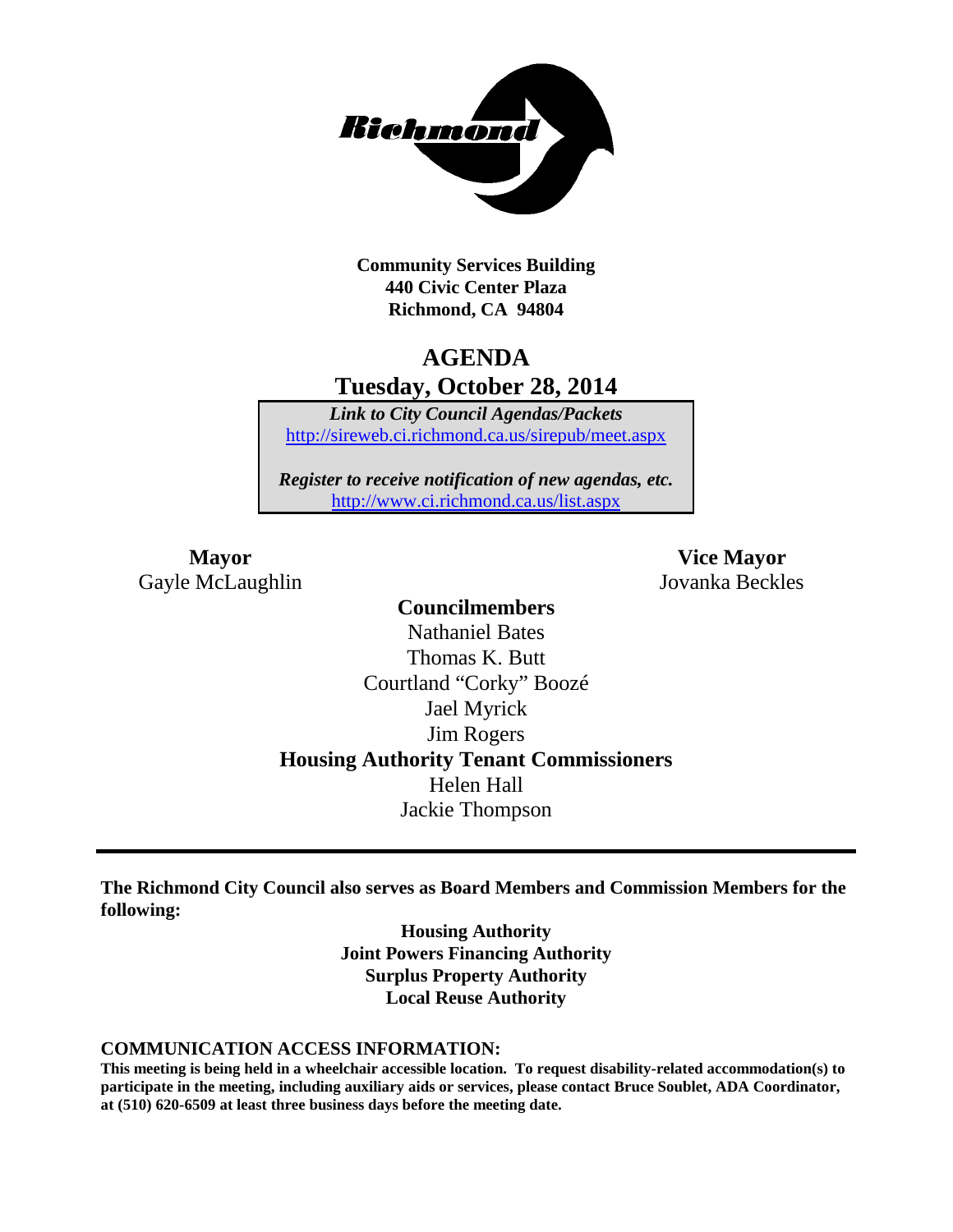# **MEETING PROCEDURES**

The City of Richmond encourages community participation at its City Council meetings and has established procedures that are intended to accommodate public input in a timely and time-sensitive way. As a courtesy to all members of the public who wish to participate in City Council meetings, please observe the following procedures:

**PUBLIC COMMENT ON AGENDA ITEMS:** Anyone who desires to address the City Council on items appearing on the agenda must complete and file a pink speaker's card with the City Clerk **prior** to the City Council's consideration of the item. Once the City Clerk has announced the item and discussion has commenced, no person shall be permitted to speak on the item other than those persons who have submitted their names to the City Clerk. Your name will be called when the item is announced for discussion. **Each speaker will be allowed TWO (2) MINUTES to address the City Council on NON-PUBLIC HEARING items listed on the agenda.**

**OPEN FORUM FOR PUBLIC COMMENT:** Individuals who would like to address the City Council on matters not listed on the agenda or on **Presentations, Proclamations and Commendations, Report from the City Attorney, or Reports of Officers** may do so under Open Forum. All speakers must complete and file a pink speaker's card with the City Clerk **prior** to the commencement of Open Forum. **The amount of time allotted to individual speakers shall be determined based on the number of persons requesting to speak during this item. The time allocation for each speaker will be as follows: 15 or fewer speakers, a maximum of 2 minutes; 16 to 24 speakers, a maximum of 1 and one-half minutes; and 25 or more speakers, a maximum of 1 minute.**

### **SPEAKERS ARE REQUESTED TO OCCUPY THE RESERVED SEATS IN THE FRONT ROW BEHIND THE SPEAKER'S PODIUM AS THEIR NAME IS ANNOUNCED BY THE CITY CLERK.**

**CONSENT CALENDAR:** Consent Calendar items are considered routine and will be enacted, approved or adopted by one motion unless a request for removal for discussion or explanation is received from the audience or the City Council. A member of the audience requesting to remove an item from the Consent Calendar must first complete a speaker's card and discuss the item with a City staff person who has knowledge of the subject material, prior to filing the card with the City Clerk and **prior to the City Council's consideration of Agenda Review.** An item removed from the Consent Calendar may be placed anywhere on the agenda following the City Council's agenda review.

**CONDUCT AT MEETINGS: Richmond City Council meetings are limited public forums during which the City strives to provide an open, safe atmosphere and promote robust public debate. Members of the public, however, must comply with state law, as well as the City's laws and procedures and may not actually disrupt the orderly conduct of these meetings. The public, for example, may not shout or use amplifying devices, must submit comment cards and speak during their allotted time, may not create a physical disturbance, may not speak on matters unrelated to issues within the jurisdiction of the City Council or the agenda item at hand, and may not cause immediate threats to public safety.**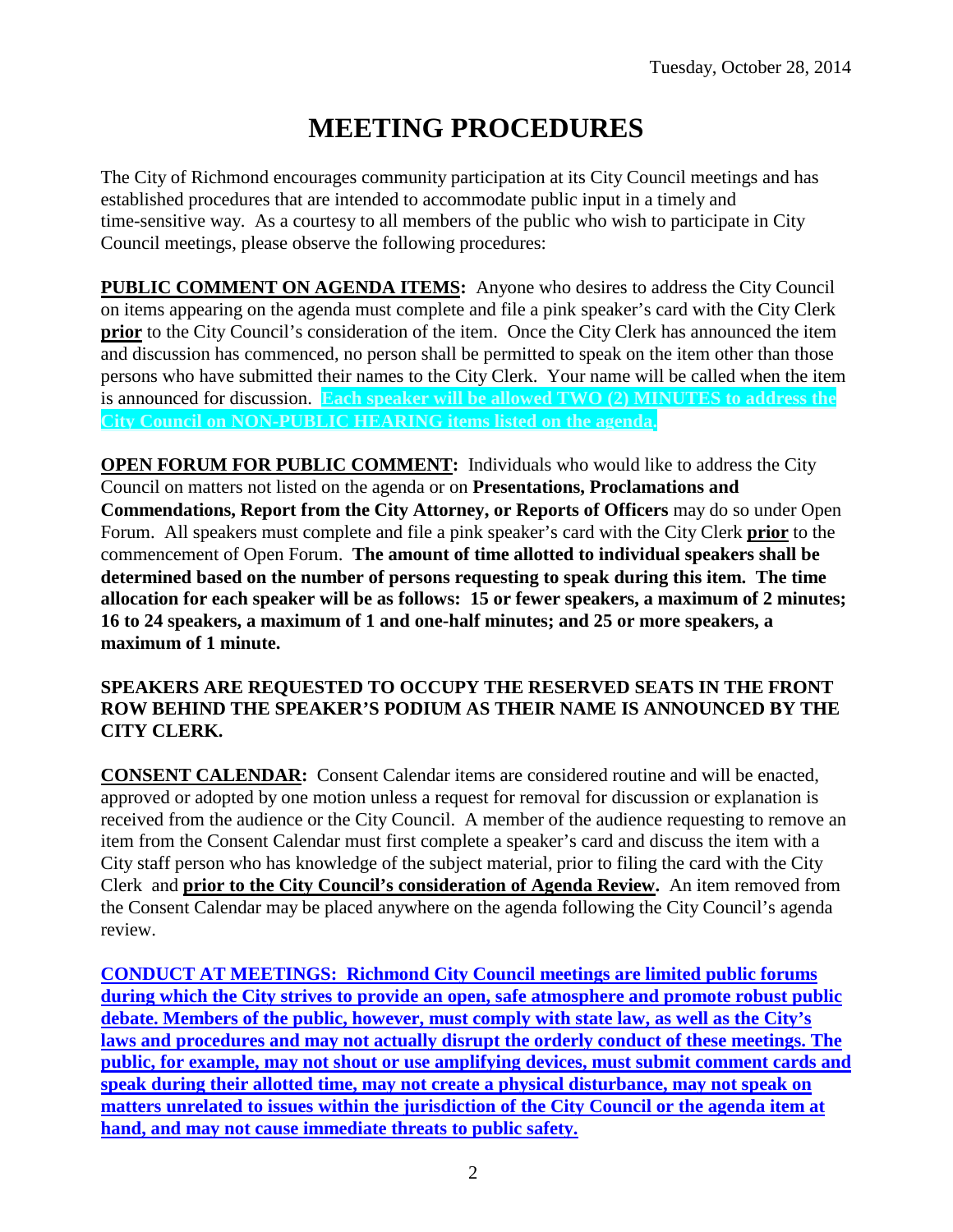**CITY HARASSMENT POLICY: The City invites public comment and critique about its operations, including comment about the performance of its public officials and employees, at the public meetings of the City Council and boards and commissions. However, discriminatory or harassing comments about or in the presence of City employees, even comments by third parties, may create a hostile work environment, if severe or pervasive. The City prohibits harassment against an applicant, employee, or contractor on the basis of race, religious creed, color, national origin, ancestry, physical disability, medical condition, mental disability, marital status, sex (including pregnancy, childbirth, and related medical conditions), sexual orientation, gender identity, age or veteran status, or any other characteristic protected by federal, state or local law. In order to acknowledge the public's right to comment on City operations at public meetings, which could include comments that violate the City's harassment policy if such comments do not cause an actual disruption under the Council Rules and Procedures, while taking reasonable steps to protect City employees from discrimination and harassment, City Boards and Commissions shall adhere to the following procedures. If any person makes a harassing remark at a public meeting that violates the above City policy prohibiting harassment, the presiding officer of the meeting may, at the conclusion of the speaker's remarks and allotted time: (a) remind the public that the City's Policy Regarding Harassment of its Employees is contained in the written posted agenda; and (b) state that comments in violation of City policy are not condoned by the City and will play no role in City decisions. If any person makes a harassing remark at a public meeting that violates the above City policy, any City employee in the room who is offended by remarks violating the City's policy is excused from attendance at the meeting. No City employee is compelled to remain in attendance where it appears likely that speakers will make further harassing comments. If an employee leaves a City meeting for this reason, the presiding officer may send a designee to notify any offended employee who has left the meeting when those comments are likely concluded so that the employee may return to the meeting. The presiding officer may remind an employee or any council or board or commission member that he or she may leave the meeting if a remark violating the City's harassment policy is made. These procedures supplement the Council Rules and Procedures relating to disruption of orderly conduct at Council meetings.**

Any law enforcement officer on duty or whose service is commanded by the presiding officer shall be Sergeant-at-Arms of the Council meetings. He/she, or they, shall carry out all orders and instructions given by the presiding officer for the purpose of maintaining order and decorum at the Council meetings (City Council Rules of Procedure and Order Section III F, RMC Section 2.12.030).

**\*\*\*\*\*\*\*\*\*\*\*\*\*\*\*\*\*\*\*\*\*\*\*\*\*\*\*\*\*\*\*\*\*\*\*\*\*\*\*\*\*\*\*\*\*\*\*\*\*\*\*\*\*\*\*\*\*\***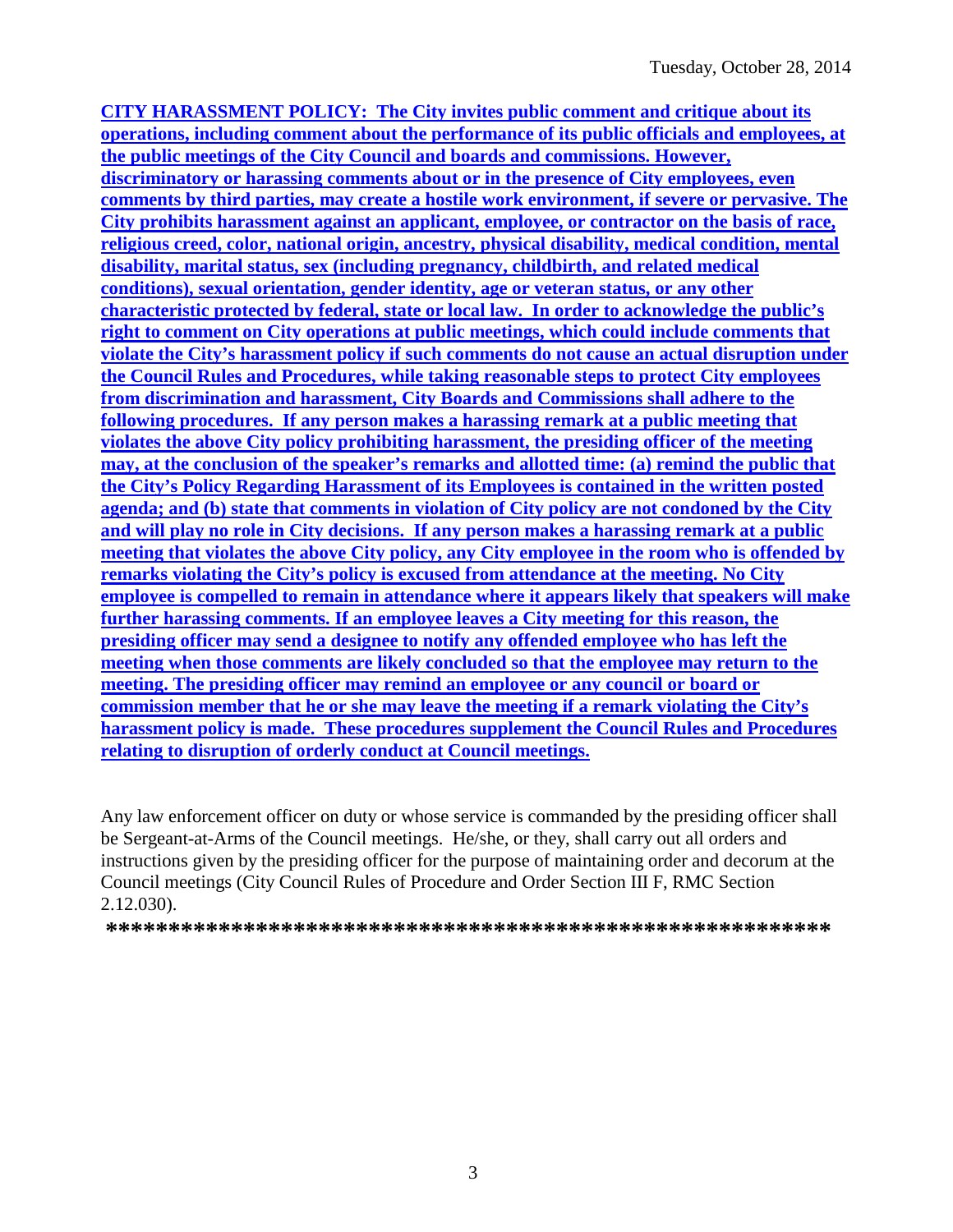### **OPEN SESSION TO HEAR PUBLIC COMMENT ON CLOSED SESSION ITEMS**

5:30 p.m.

- **A. ROLL CALL**
- **B. PUBLIC COMMENT**

### **C. ADJOURN TO CLOSED SESSION**

### **CLOSED SESSION**

Shimada Room of the Community Services Building

### **A. CITY COUNCIL**

**A-1.** LIABILITY CLAIMS -(Government Code Section 54956.9):

Chesney vs. City of Richmond

**A-2.** CONFERENCE WITH REAL PROPERTY NEGOTIATOR (Government Code Section 54956.8):

> Property: Port of Richmond (Rigger's Loft) Agency negotiators: Bill Lindsay and Jim Matzorkis Negotiating Party: (i) Rigger's Loft Wine Company, Inc.; and (ii) Bay Area Derby Girls Under negotiation: Price and terms of payment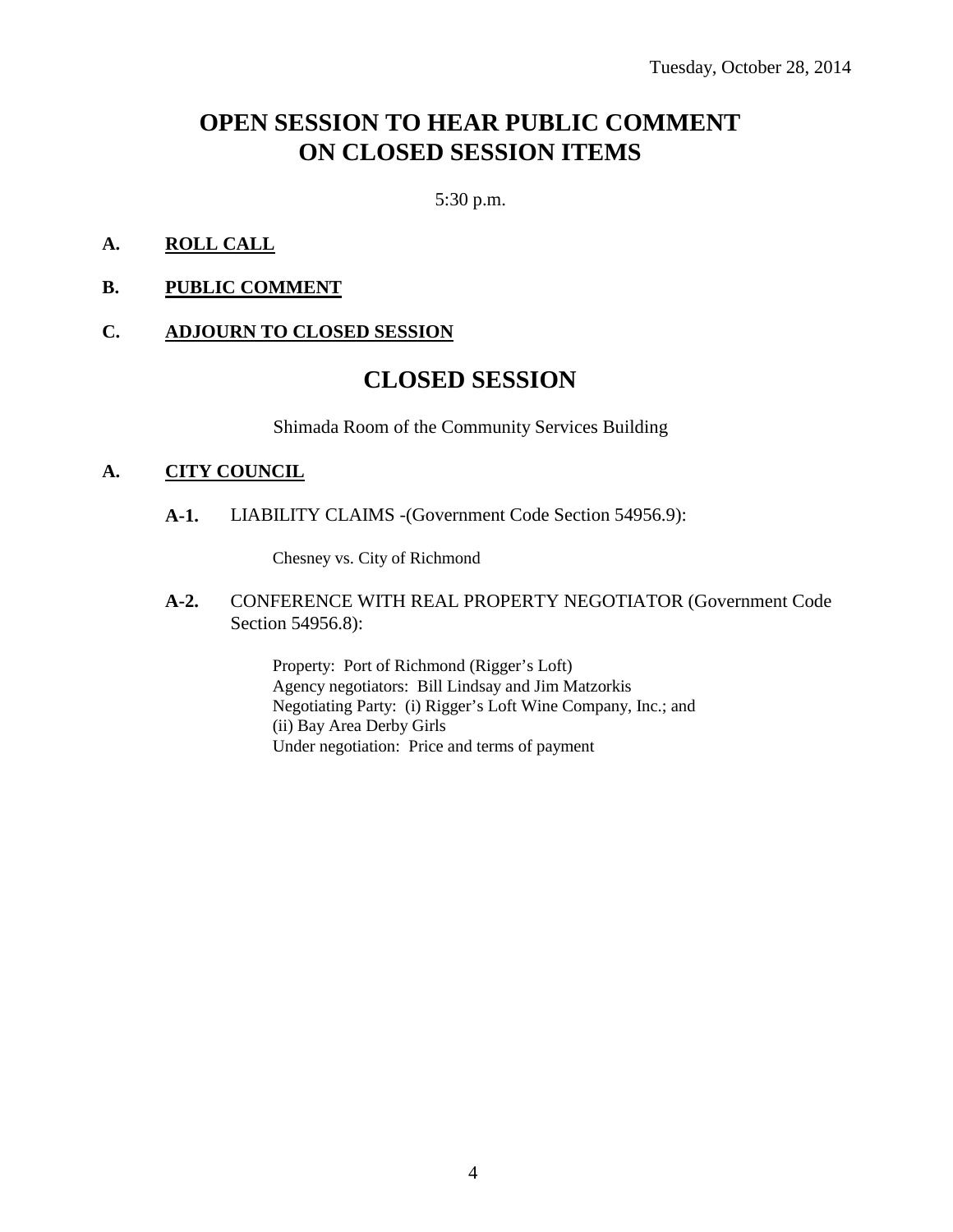### **SPECIAL MEETING OF THE RICHMOND HOUSING AUTHORITY**

6:25 p.m.

- **A. PLEDGE TO THE FLAG**
- **B. ROLL CALL**
- **C. STATEMENT OF CONFLICT OF INTEREST**
- **D. AGENDA REVIEW**

### **E. HOUSING AUTHORITY CONSENT CALENDAR**

- **E-1.** ADOPT a resolution certifying that the required resident consultation process for the Hacienda Inventory Removal "Demolition-Disposition" Application has been completed - Housing Authority (Tim Jones 621-1310).
- **F. ADJOURNMENT**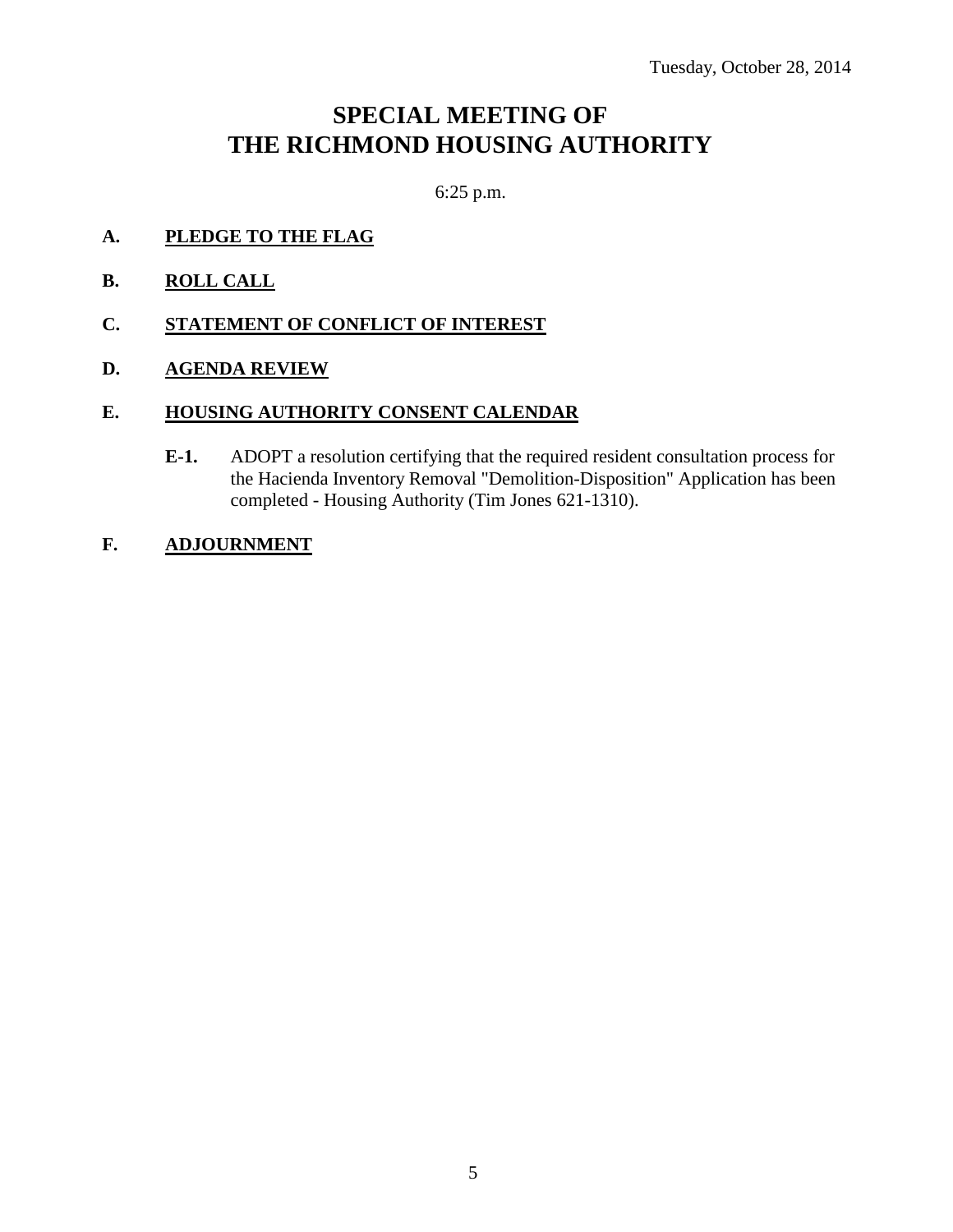## **SPECIAL MEETING OF THE RICHMOND CITY COUNCIL**

6:30 p.m.

### **A. ROLL CALL**

### **B. STATEMENT OF CONFLICT OF INTEREST**

### **C. AGENDA REVIEW**

### **D. PRESENTATIONS, PROCLAMATIONS, AND COMMENDATIONS**

- **D-1.** PROCLAMATION recognizing Richmond native, Alex Ramon, for his accomplishments as an illusionist - Mayor McLaughlin (620-6503) and Councilmember Boozé (620-6593).
- **D-2.** PROCLAMATION recognizing National Lesbian, Gay, Bi-sexual, and Transgender (LGBT) History Month - Councilmember Bates (620-6743), Councilmember Boozé (620-6593), and Mayor McLaughlin (620-6503).
- **D-3.** PROCLAMATION recognizing Al Martinez for his recent retirement as the Richmond Post Master and his 29 years of service at the United States Postal Service - Councilmember Bates (620-6743).
- **D-4.** PRESENT a Certificate of Recognition to Coach Lincoln for his dedication to the Richmond Steelers Midget Football Team - Mayor McLaughlin (620-6503) and Councilmember Myrick (620-6636).
- **D-5.** PROCLAMATION recognizing the success of the 2014 National Night Out Grand Finale - Councilmember Myrick (620-6636) and Mayor McLaughlin (620- 6503).
- **D-6.** RECOGNIZE the Richmond Police Department for being selected by the Department of Justice to be included in an initiative to bridge local and federal resource strategies to reduce crime - Councilmember Rogers (867-5725) and Mayor McLaughlin (620-6503).
- **D-7.** PROCLAMATION recognizing November as Native American Heritage Month and acknowledging Richmond's valued Native American community - Mayor McLaughlin (620-6503).

### **E. REPORT FROM THE CITY ATTORNEY OF FINAL DECISIONS MADE DURING CLOSED SESSION**